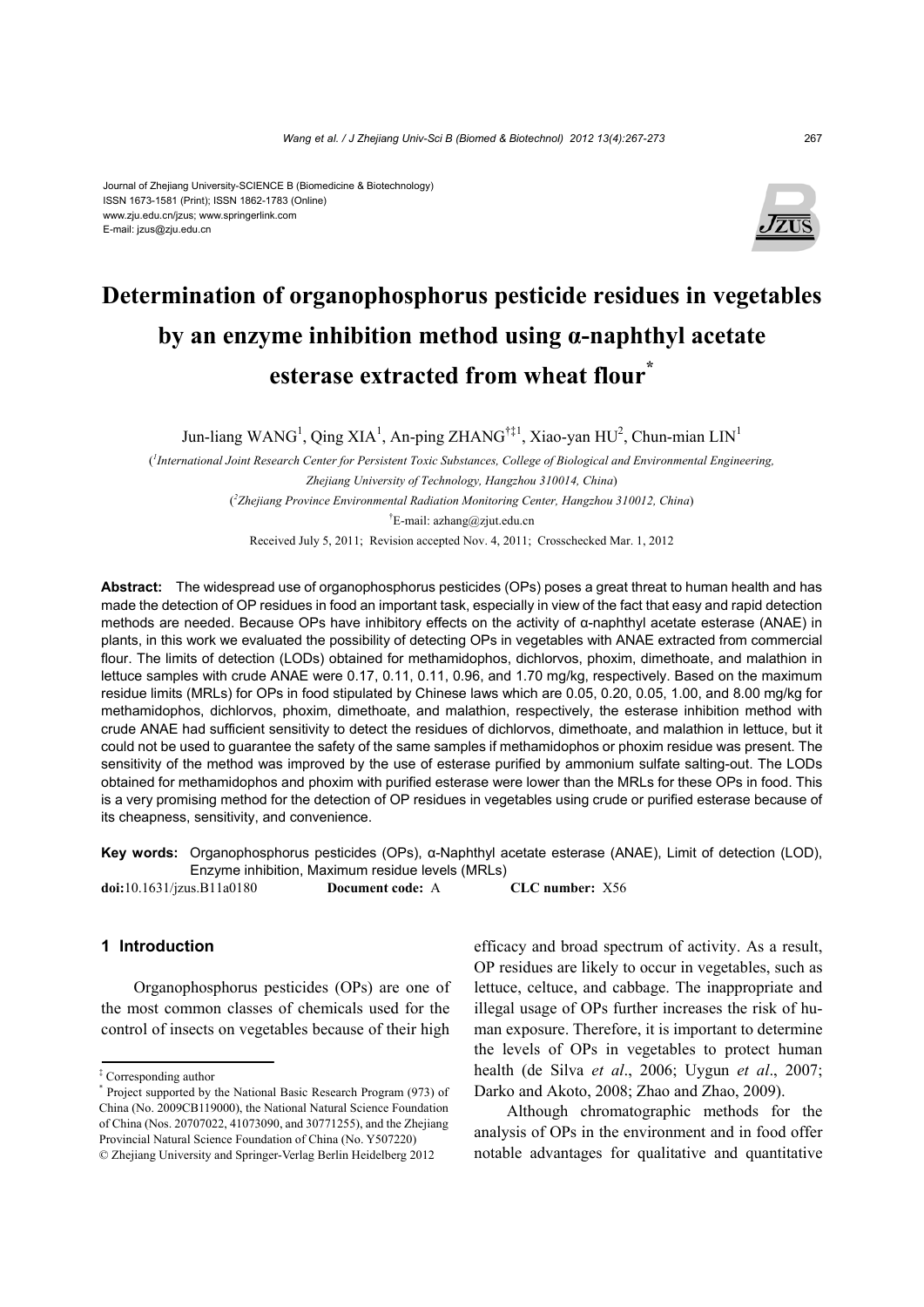analyses, they are generally time-consuming, expensive, labor-intensive, and use relatively large volumes of solvents. Recently, the acetylcholinesterase inhibition method has been successfully applied to the determination of OPs in various environmental matrices (Schulze *et al*., 2002). In most cases, the acetylcholinesterase applied in this method is extracted from the head of the fly *Musca domestica*. The flies are cultured in a tightly controlled environment that is free from pollution by any pesticides, especially OPs. The extraction procedure is complex and elaborate, and requires perfect technique and low-temperature processing. These limitations make it inconvenient to use acetylcholinesterase for the rapid determination of OPs (Li X. *et al*., 2008; Shi *et al*., 2008). An esterase extracted from plants could react with OPs and play an important role in the rapid determination of OP residues because of its low cost, easy extraction, convenient preservation, sensitivity, and accuracy (Huang *et al*., 2003; Meng *et al*., 2006; Li J.K. *et al*., 2009). As the esterase generally uses α-naphthyl acetate as its substrate, the esterase is referred to here as α-naphthyl acetate esterase (ANAE).

The present study was performed to determine the optimal parameters for OP detection using the ANAE inhibition method and to establish the method's limits of detection (LODs) for methamidophos, dichlorvos, phoxim, malathion, and dimethoate. A simple purification method, ammonium sulfate salting-out, was also evaluated by comparing the LOD values of the crude ANAE inhibition method with those of the method using purified ANAE.

## **2 Materials and methods**

#### **2.1 Chemicals**

Malathion (purity >99.5%) was a gift from Sinochem Ningbo Chemicals Co., Ltd. (Ningbo, China). Methamidophos (purity >99.0%) was purchased from Kefa New Technology Development Co., Ltd. (Shenyang, China). Dichlorvos, phoxim, and dimethoate (purity >99.0%) were purchased from Baoling Chemical Co., Ltd. (Nantong, China). Esterase was extracted from wheat flour (*Triticum aestivum* L.) and dissolved in a potassium phosphate buffer of pH 6.38 before use. Fast blue B salt, α-naphthyl acetate, and α-naphthol were obtained

from Sinopharm Chemical Reagent Co., Ltd. (Shanghai, China). Other solvents or chemicals were of high performance liquid chromatography (HPLC) or analytical grade.

## **2.2 Principle of OP detection by ANAE**

ANAE extracted from flour can catalytically hydrolyze α-naphthyl acetate into α-naphthol, which can react with fast blue B salt to form a purple-colored diazonium dye (Fig. 1) (Marston *et al*., 2002). The enzyme's activity was determined by the linear relationship between absorbance of purple-colored diazonium dye and time. The concentration of OPs in the samples was calculated according to the percentage of inhibition of enzyme activity using the equations in Table 1.



**Fig. 1 Reactions involved in OP detection by the ANAE inhibition method**

The percentage of inhibition of enzyme activity was calculated according to Eq.  $(1)$ :

$$
I=(E_0-E_1)/E_0\times 100\%,\t\t(1)
$$

where *I* is the inhibition percentage of enzyme activity,  $E_0$  is the enzyme activity of the control group, and  $E_1$  is the enzyme activity of the test group.

#### **2.3 Extraction of ANAE**

A total of 2 g of wheat flour was added to 20 ml of deionized water. The mixture was shaken gently for 15 min and then allowed to stand overnight at 4 °C.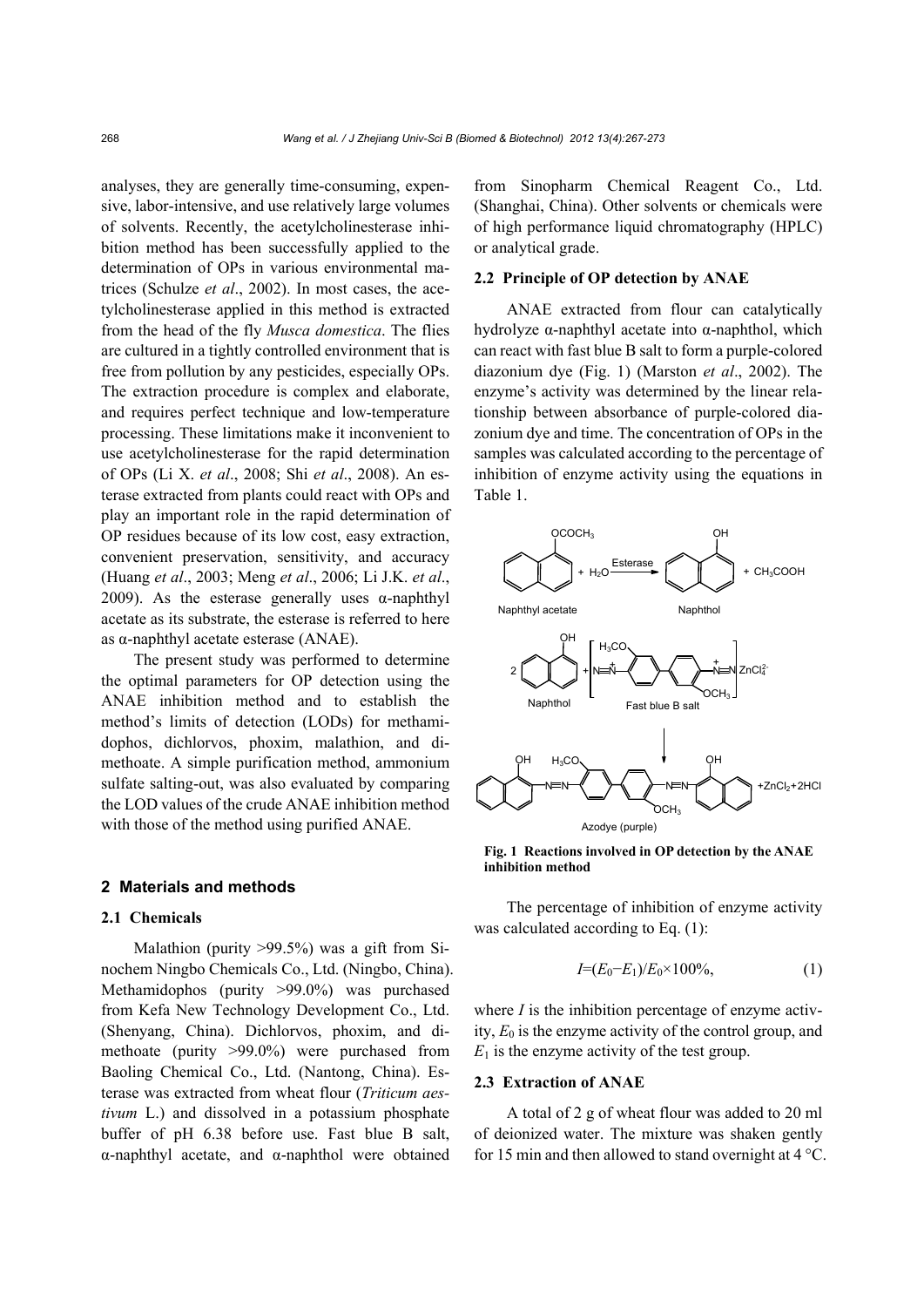It was then centrifuged for 10 min at 5000 r/min. The supernatant, representing a crude ANAE solution, was stored in a refrigerator at 4 °C until used. ANAE was purified by dialysis as follows. A measured amount of ammonium sulfate was added to the crude ANAE solution to achieve 30% saturation. The mixture was allowed to stand overnight at 4 °C and was then centrifuged for 10 min at 5000 r/min. The supernatant was collected, and ammonium sulfate was steadily added and dissolved to reach 60% saturation. After 60 min, the mixture was centrifuged for 10 min at 5000 r/min. The sediment containing enzyme was collected, dissolved in deionized water, and then transferred to a phosphate buffer at pH 6.38 using dialysis for 12 h. The operation was repeated several times until no sulfate ions were detected in the phosphate buffer. The purified ANAE solution was dried in a vacuum freeze-drier and stored at −20 °C prior to use.

## **2.4 Extraction of OPs from vegetables**

The extraction of OPs followed the modified procedure of GB/T 18630-2002. Muddy water was gently removed from samples of lettuce. Methamidophos, dichlorvos, phoxim, malathion, or dimethoate solutions of various concentrations were sprayed on the samples. After standing overnight, the samples were cut into 1 cm×1 cm pieces and immersed in a flask containing acetone for 5 min. Active carbon was added to eliminate interference from chlorophyll. The mixture was filtered to obtain an acetone solution containing OPs, and the solvent was evaporated using a rotary evaporator (R-210, Buchi Laboratory Equipment, Flawil, Switzerland). The residues were dissolved by the mixed solution of phosphate buffer and acetone (99/1, v/v) before detection. Meanwhile, pesticide-free lettuce samples were prepared in the same manner to serve as controls.

#### **2.5 Enzyme inhibition assay**

The method described by Silva Filho *et al*. (2004) was used to determine the LOD of the ANAE inhibition method. Briefly, solutions of lettuce extracts (20 μl) with various OP concentrations that could inhibit an enzyme activity of 10%–90% were added to 500 μl centrifuge tubes. Next, 180 μl of ANAE solution was added to each tube. The enzyme-inhibitor solution was incubated at 35 °C for 30 min. Control

samples were prepared with 20 μl of pesticide-free vegetable extract in place of the test solution. Enzyme activity was spectrophotometrically determined using a Bio-Rad model 680 microplate reader (Bio-Rad Laboratories, Hercules, CA, USA) at 35 °C (Ellman *et al*., 1961). A 230-μl aliquot of solution consisting of fast blue B salt and  $\alpha$ -naphthyl acetate was added to the wells of a 96-well microtiter plate. After the incubation of the enzyme-inhibitor (or control) solution for 30 min, a 20-μl aliquot was drawn from the centrifuge tubes and added to the wells. The rate of hydrolysis of α-naphthyl acetate was monitored at 550 nm at 60-s intervals for 30 min following the addition of the enzyme-inhibitor (or control) solution. All of the above tests and measurements were repeated four times.

#### **2.6 Validation of the method**

Six lettuce samples from the field were used to validate the method. One of these samples did not receive any pesticide and served as the control. The other five samples were treated in the field using the five pesticides examined in this study. The initial concentrations of OPs for this treatment were approximately 0.1 mg/kg for methamidophos, 1.0 mg/kg for dichlorvos, 0.3 mg/kg for phoxim, 1.0 mg/kg for dimethoate, and 3.0 mg/kg for malathion. The treated samples were taken to the laboratory after 10 d of aging in the field and were analyzed using the purified ANAE inhibition method described above.

The accuracy of the method was confirmed by capillary gas chromatography with a nitrogen/ phosphorus detector (GC-NPD, Agilent 6890, Agilent Technologies Inc., Santa Clara, USA) for methamidophos, dichlorvos, malathion, and dimethoate and by HPLC with an ultraviolet detector (HPLC-UV, JASCO LC-2000, JASCO, Tokyo, Japan) for phoxim. The analyses followed published procedures (Rastrelli *et al*., 2002; Anastassiades *et al*., 2003; Hamscher *et al*., 2007; Wang *et al*., 2008; Lv *et al*., 2009). In brief, the homogenized lettuce sample (10 g), ethyl acetate (20 g), and anhydrous sodium sulfate (15 g) were mixed thoroughly in a 50-ml centrifuge tube wrapped in silver paper using a vortex mixer, and were shaken for 30 min by reciprocating shakers at room temperature. The extraction and residues were separated by filtering through Whatman No. 1 filter paper. The filtrate containing OPs was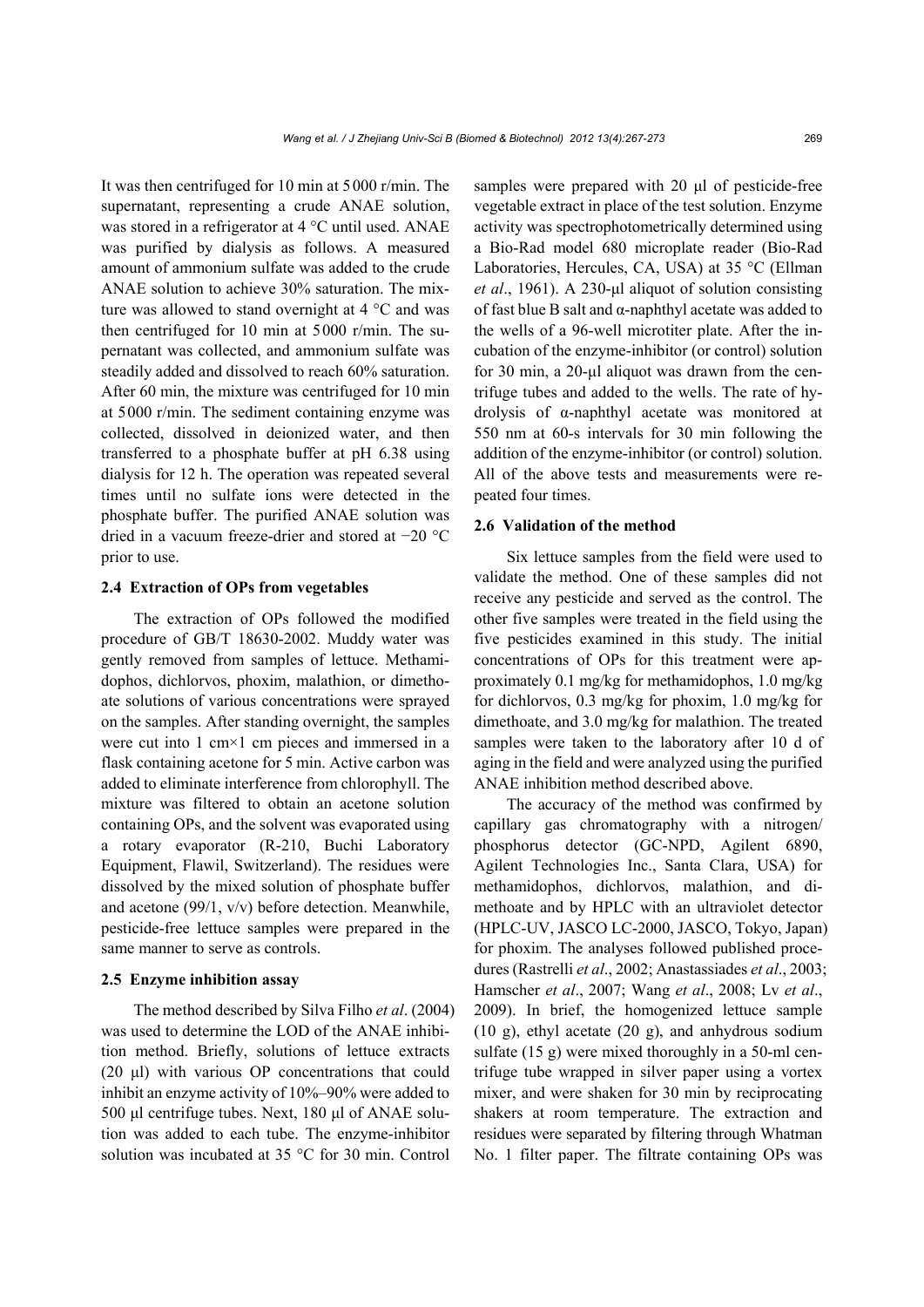concentrated to 0.5 ml in a rotary evaporator, and was further purified by a solid phase extraction cartridge. The eluate in hexane from the column was collected and concentrated to 1 ml, 1 μl of which was injected into the GC-NPD for methamidophos, dichlorvos, malathion, and dimethoate analyses. With respect to phoxim, the concentrated eluate was completely dried under a gentle stream of nitrogen, and redissolved in 1 ml of acetonitrile.

The chromatographic conditions were as follows. For GC, an HP-5 capillary column (30 m, 0.25 mm i.d., 0.25 μm film thickness, Agilent Technologies Inc., Santa Clara, USA) was used. The oven temperature program had an initial temperature of 60 °C, held for 1 min, then rising by 12 °C/min to 140 °C and then by 8 °C/min to 280 °C, held for 10 min. The carrier gas was nitrogen at 1 ml/min, the make-up gas was nitrogen at 9 ml/min, the auxiliary gas was air at 60 ml/min, and the combustion gas was hydrogen at 3 ml/min. Injector and detector temperatures were 250 and 300 °C, respectively. For HPLC, an analytical reversed-phase  $C_{18}$  column (250 mm×4.6 mm, Hangzhou Puhui, Co., Ltd., China) was used. The mobile phase was a mixture of methanol and water  $(70/30, v/v)$ , the flow rate was 0.8 ml/min, and the detection wavelength was 280 nm. The recoveries for all OPs were higher than 80%, and the relative standard deviations (SDs) were lower than 10%. The LOD was 0.01 mg/kg for phoxim, and was in the range of 0.001–0.005 mg/kg for methamidophos, dichlorvos, dimethoate, and malathion.

## **3 Results and discussion**

## **3.1 Determination of the dilution ratio of crude ANAE**

The crude ANAE contained large amounts of protein and caused the rapid generation of large amounts of hydrolytic products of α-naphthyl acetate. As a result, the measurement of the subsequent colorimetric reaction using the spectrophotometer was very difficult. Therefore, the dilution of the crude ANAE solution was very important for the exact determination of OP residues with the crude ANAE inhibition method. The effect of the dilution ratio on the production rate of azo dye is shown in Fig. 2.

The absorbance change per minute was inversely related to the increase in the dilution ratio. This result was consistent with the general principle that the rate of an enzymatic reaction is directly proportional to the concentration of enzyme in the limited range. In addition, it was found that the enzymatic reaction quickly reached equilibrium and could not be precisely measured on a spectrophotometer at dilution ratios of 3 and 5. The range of absorbance changes that could be exactly determined was from 0.04 to 0.07 U/min. It can be concluded from Fig. 2 that a dilution ratio of 10 was optimum for the measurement of the colorimetric reaction catalyzed by ANAE.



**Fig. 2 Effect of dilution ratio of crude ANAE on reaction rate** 

Values are expressed as mean±SD (*n*=4)

## **3.2 Effects of temperature and pH on the activity of ANAE**

Temperature and pH were the two key factors for the enzymatic reaction and had important effects on the sensitivity and the accuracy of the enzyme inhibition method. To determine optimal temperature and pH values for the method, we investigated the effects of temperature and pH on the activity of ANAE. These effects were measured by the absorbance change per minute (Figs. 3 and 4). The appropriate temperature and pH values for the enzymatic reaction were 35 °C and 6.38, respectively. Under these conditions, the rates of formation of azo dye reached their maximum values. These values were consistent with the ranges of temperature and pH required by general enzymatic reactions.

## **3.3 LOD of ANAE inhibition method for OPs**

The inhibition percentage for crude enzyme activity at various concentrations of the five OPs (methamidophos, dichlorvos, phoxim, malathion, and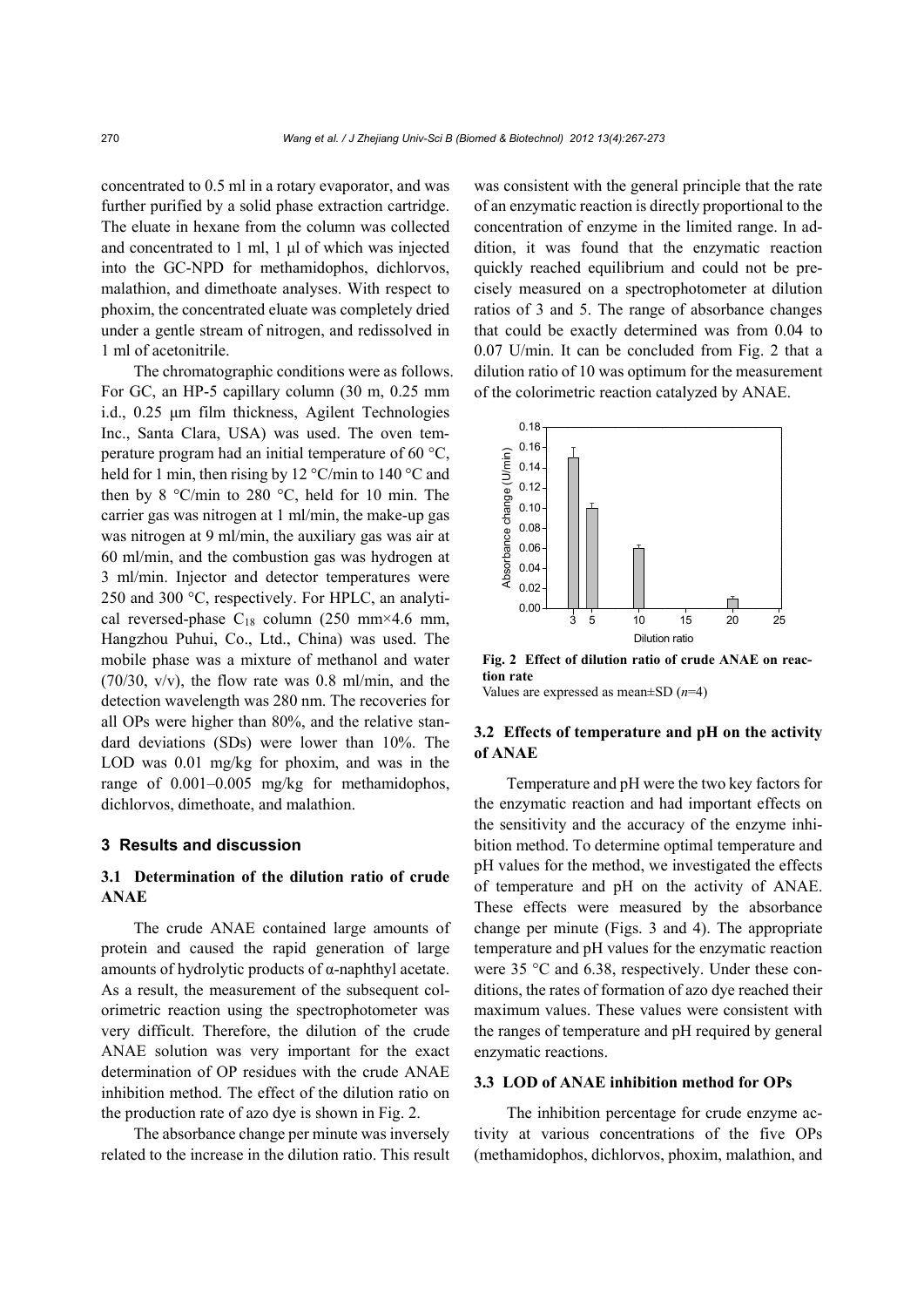

dimethoate) was calculated using Eq. (1). The relationships between the inhibition percentage and the concentrations of OPs are shown in Table 1. The inhibition percentage of enzyme activity was enhanced by the increase in pesticide concentration. The relationship between the concentrations of OPs and enzyme activity was in accordance with the typical dose-effect curve. The dynamic ranges of crude esterase assay spanned 0.12–30.67, 0.08–2.97, 0.01–6.74, 0.51–50.83, and 0.97–107.18 mg/kg for methamidophos, dichlorvos, phoxim, dimethoate, and malathion, respectively. In this study, the concentration of OPs

that produced 10% inhibition of enzyme activity was taken as the LOD (Jeanty and Marty, 1998). The LOD values for methamidophos, dichlorvos, phoxim, malathion, and dimethoate using the ANAE inhibition method ranged from 0.11 to 1.70 mg/kg (Table 1). The average recoveries (the ratios of the concentration determined by the enzyme inhibition assay to the concentration spiked on samples) of these five OPs were above 90%. The detection sensitivity of the ANAE inhibition method differed significantly for different OPs. This finding might be related to the selective recognition of the enzyme to different OP configurations. The LOD values for dichlorvos, dimethoate, and malathion with crude ANAE were lower than the standard for the maximum residue limits (MRLs) for pesticides in food (GB 2763-2005), whereas the method did not exhibit sufficient sensitivity for detecting methamidophos and phoxim and thus cannot be used to determine whether the residues of methamidophos and phoxim in lettuce samples satisfy food safety requirements.

Purification of the enzyme generally improved the sensitivity of the enzyme inhibition method for detecting pesticide residues. The ammonium sulfate salting-out procedure is a common, simple, and widely-used method for the purification of enzymes. To satisfy the basic requirements for detecting OP residues in lettuce by the ANAE inhibition method, the ammonium sulfate salting-out procedure was used to purify crude enzyme extracted from wheat flour (*Triticum aestivum* L.). The dynamic ranges of purified esterase assay spanned 0.03−42.18, 0.01−9.72, and 0.75−138.73 mg/kg for methamidophos, phoxim, and malathion, respectively. The LOD values for methamidophos, phoxim, and malathion with the purified enzyme were 0.044, 0.020, and 1.020 mg/kg, respectively (Table 2). The LOD values for the purified enzyme were significantly lower than the corresponding values for the crude enzyme.

| OР            | Regression equation  | $R^2$ | $LOD$ (mg/kg) | $MRL$ (mg/kg) | Recovery $(\% )$ |
|---------------|----------------------|-------|---------------|---------------|------------------|
| Methamidophos | $I=16.3\ln C+39.2$   | 0.99  | 0.17          | 0.05          | 92.7             |
| Dichlorvos    | $I=25.8\ln C+66.9$   | 0.93  | 0.11          | 0.20          | 103.9            |
| Phoxim        | $I=2.2\ln C+14.8$    | 0.97  | 0.11          | 0.05          | 90.7             |
| Dimethoate    | $I=12.6$ ln $C+10.5$ | 0.95  | 0.96          | 1.00          | 95.5             |
| Malathion     | $I=16.9$ ln $C+1.0$  | 0.99  | .70           | 8.00          | 109.8            |

**Table 1 LOD values of the crude ANAE inhibition method for OPs**

MRL: maximum residue limits for pesticides in food (GB2763-2005); *I*: inhibition percentage of enzyme activity; *C*: OP concentration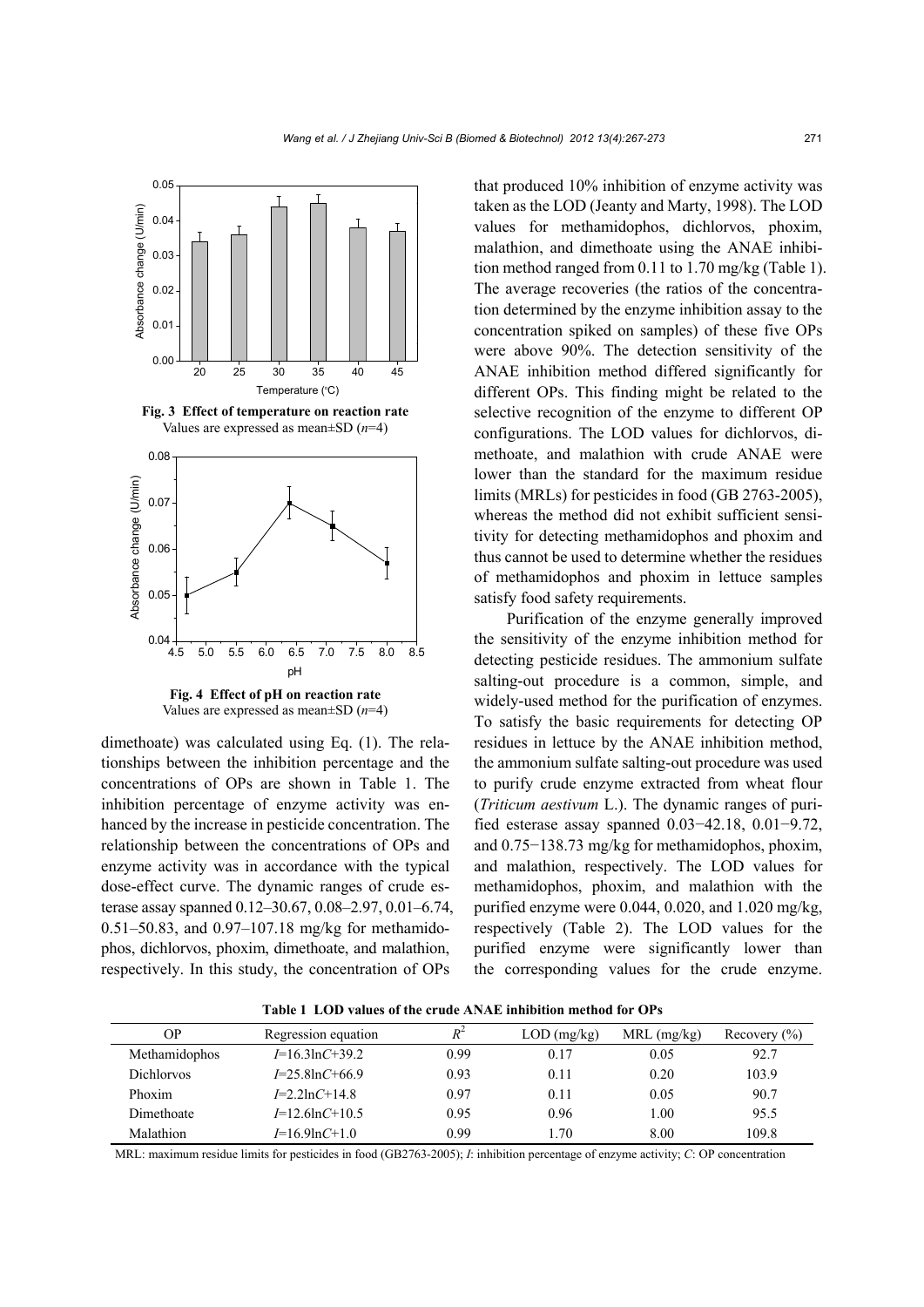| OР            | Regression equation | $R^2$ | $LOD$ (mg/kg) | Recovery $(\% )$ |
|---------------|---------------------|-------|---------------|------------------|
| Methamidophos | $I=12.4$ lnC+48.6   | 0.99  | 0.044         | 95.7             |
| Phoxim        | $I=7.3$ ln $C+38.4$ | 0.96  | 0.020         | 97.2             |
| Malathion     | $I=16.3\ln C+9.6$   | 0.99  | .020          | 98.6             |

**Table 2 LOD values of the dialysis ANAE inhibition method for OPs**

*I*: inhibition percentage of enzyme activity; *C*: OP concentration

The purified-enzyme method could completely satisfy the requirements for the detection of OP residues in lettuce. It would be useful to investigate the further purification of the target protein. Progress in this area may greatly improve the sensitivity of the OP determination method investigated in this study.

## **3.4 Validation of the method**

The concentrations of OPs determined by the ANAE inhibition method and the chromatographic method in field-treated lettuce samples are shown in Table 3.

**Table 3 Concentrations of OPs in field-treated lettuce samples determined by the ANAE inhibition method and the chromatographic method**

|                   | OP concentration $(mg/kg)^*$ |                   |  |  |
|-------------------|------------------------------|-------------------|--|--|
| OΡ                | <b>ANAE</b> inhibition       | Chromatographic   |  |  |
|                   | method                       | method            |  |  |
| Control           | BL D                         | BL D              |  |  |
| Methamidophos     | $0.044\pm0.004$              | $0.030 \pm 0.002$ |  |  |
| <b>Dichlorvos</b> | $0.150 \pm 0.020$            | $0.100 \pm 0.003$ |  |  |
| Phoxim            | $0.040 \pm 0.003$            | $0.020 \pm 0.001$ |  |  |
| Dimethoate        | $0.580 \pm 0.030$            | $0.410 \pm 0.010$ |  |  |
| Malathion         | $1.500 \pm 0.090$            | $0.970 \pm 0.040$ |  |  |

BLD: below limit of detection;  $\check{ }$  Data are expressed as mean $\pm$ SD (*n*=4)

No OPs were detected in the control by either method. All concentrations of OPs detected in the samples of field-treated lettuce were below the MRLs and higher than the LODs of the ANAE inhibition method. The concentration of each OP, as determined by the ANAE inhibition method, was higher than that determined by the traditional chromatographic method. However, the qualitative results of the two methods were the same. This result indicated that the ANAE inhibition method was sufficiently accurate to evaluate whether the OP residues in vegetables exceeded the MRL. Thus, the method can be used as a convenient test to assure the safety of vegetables that are being marketed and to reduce the exposure of the population to OPs.

## **4 Conclusions**

In this study, the ANAE inhibition method was used to determine the residues of five OPs in lettuce samples, and the LODs of the method were determined. As the results show, the LOD values of the crude ANAE inhibition method were lower than the MRLs for dichlorvos, dimethoate, and malathion and higher than the MRLs for methamidophos and phoxim in vegetables. If the enzyme was purified by the ammonium sulfate salting-out procedure, the detection sensitivity could be improved to satisfy the food safety test requirements for detecting methamidophos and phoxim in vegetables. The results of the validation study indicated that the purified ANAE inhibition method could be used to evaluate OP residues in vegetables and to ensure the safety of vegetables for human health. Future studies should focus on the purification of ANAE, the structural analysis of the target enzyme, and the exploration of the inhibition mechanism to obtain better sensitivity and accuracy for the detection of OPs in food.

#### **References**

- Anastassiades, M., Lehotay, S.J., Stajnbaher, D., Schenck, F.J., 2003. Fast and easy multiresidue method employing acetonitrile extraction/partitioning and "dispersive solidphase extraction" for the determination of pesticide residues in produce. *J. AOAC Int.*, **86**(2):412-431.
- Darko, G., Akoto, O., 2008. Dietary intake of organophosphorus pesticide residues through vegetables from Kumasi, Ghana. *Food Chem. Toxicol.*, **46**(12):3703-3706. [doi:10.1016/j.fct.2008.09.049]
- de Silva, H.J., Samarawickrema, N.A., Wickremasinghe, A.R., 2006. Toxicity due to organophosphorus compounds: what about chronic exposure? *Trans. R. Soc. Trop. Med. Hyg.*, **100**(9):803-806. [doi:10.1016/j.trstmh.2006.05.001]
- Ellman, G.L., Courtney, K.D., Andres, V., Featherstone, R.M., 1961. A new and rapid colorimetric determination of acetylcholinesterase activity. *Biochem. Pharmacol.*, **7**(2): 88-95. [doi:10.1016/0006-2952(61)90145-9]
- GB/T 18630-2002. Method for Simple Determination of Organophosphorus and Carbamate Pesticide Residues in Vegetables—Enzyme Inhibition Method. General